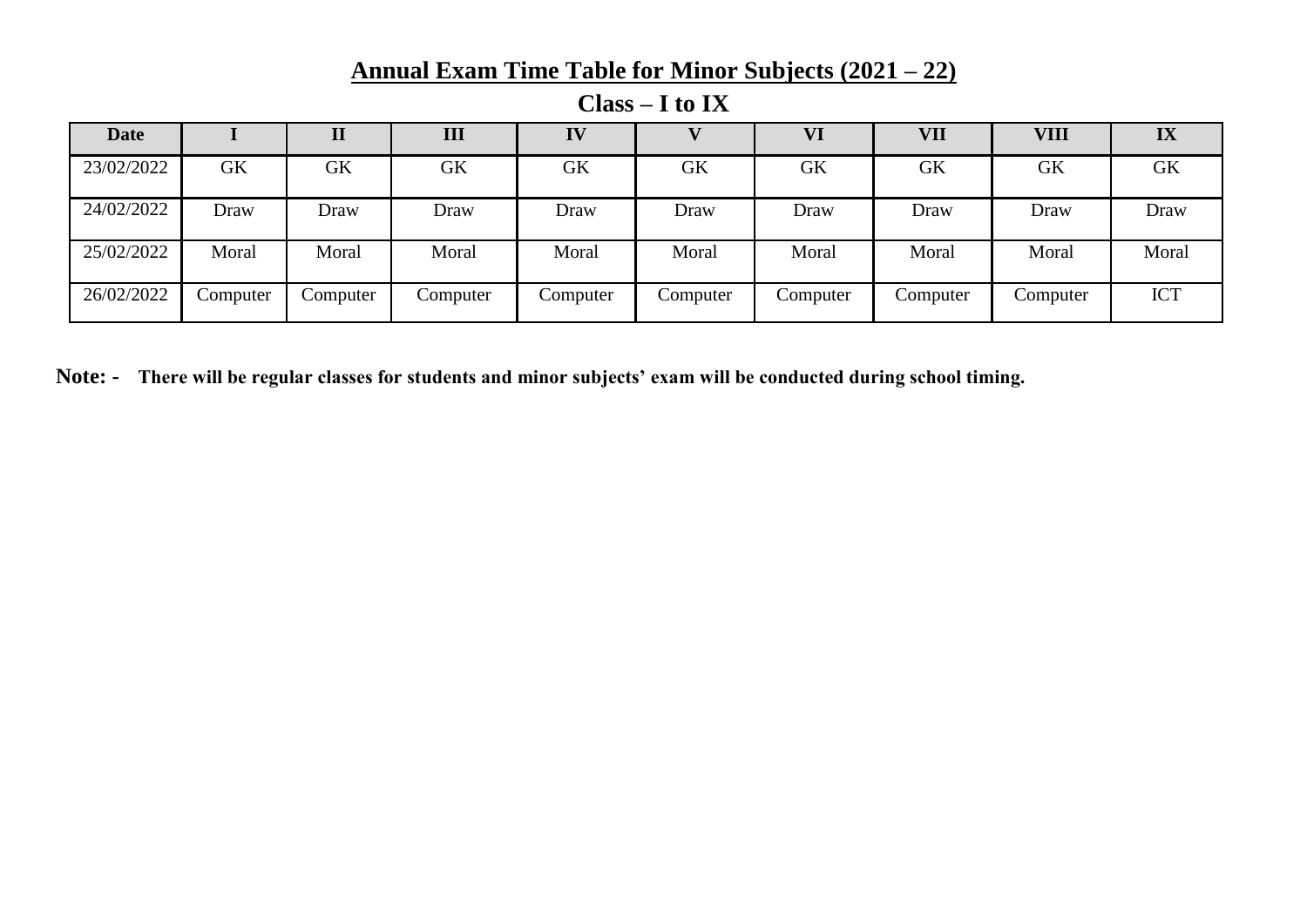## **Annual Exam Time Table 2021 – 22**

## **Class –I to VIII**

| <b>Date</b> |                          | $\overline{\bf II}$      | III                      | IV                       |         | VI       | VII      | <b>VIII</b> |
|-------------|--------------------------|--------------------------|--------------------------|--------------------------|---------|----------|----------|-------------|
| 05/03/2022  | <b>EVS</b>               | Hindi                    | Maths                    | Science                  | Maths   | English  | Social   | Hindi       |
| 07/03/2022  | Hindi                    | English                  | English                  | Hindi                    | Social  | Maths    | Sanskrit | Social      |
| 09/03/2022  | English                  | Maths                    | Hindi                    | Maths                    | Science | Sanskrit | Science  | Maths       |
| 11/03/2022  | Maths                    | <b>EVS</b>               | Science                  | Social                   | English | Hindi    | English  | Science     |
| 14/03/2022  | $\overline{\phantom{0}}$ | $\overline{\phantom{0}}$ | Social                   | English                  | Hindi   | Science  | Hindi    | English     |
| 16/03/2022  | $\overline{\phantom{0}}$ | $\overline{\phantom{0}}$ | $\overline{\phantom{0}}$ | $\overline{\phantom{0}}$ |         | Social   | Maths    | Sanskrit    |

**1. Student's arrival at 7:50 am. and assembly at 8:00 am, soon after the assembly begin the exam.** 

**2. In case any days exam is not held due to unforeseen situation the school will notify the next date. Other day's schedule remains same.**

- **3. Students can use blue/black ball pen for writing.**
- **4. No students are allowed to bring any material other than pen, pencil, eraser, sharpener, ruler, geometry box, colour& pencil. Answer sheet will be provided by the school.**
- **5. Even if some students finish their writing early, they are not allowed to leave the class. Till the allotted time, they have to sit in the class.**
- **6. If any student is caught using unfair means during the exam he/she will be terminated from school.**